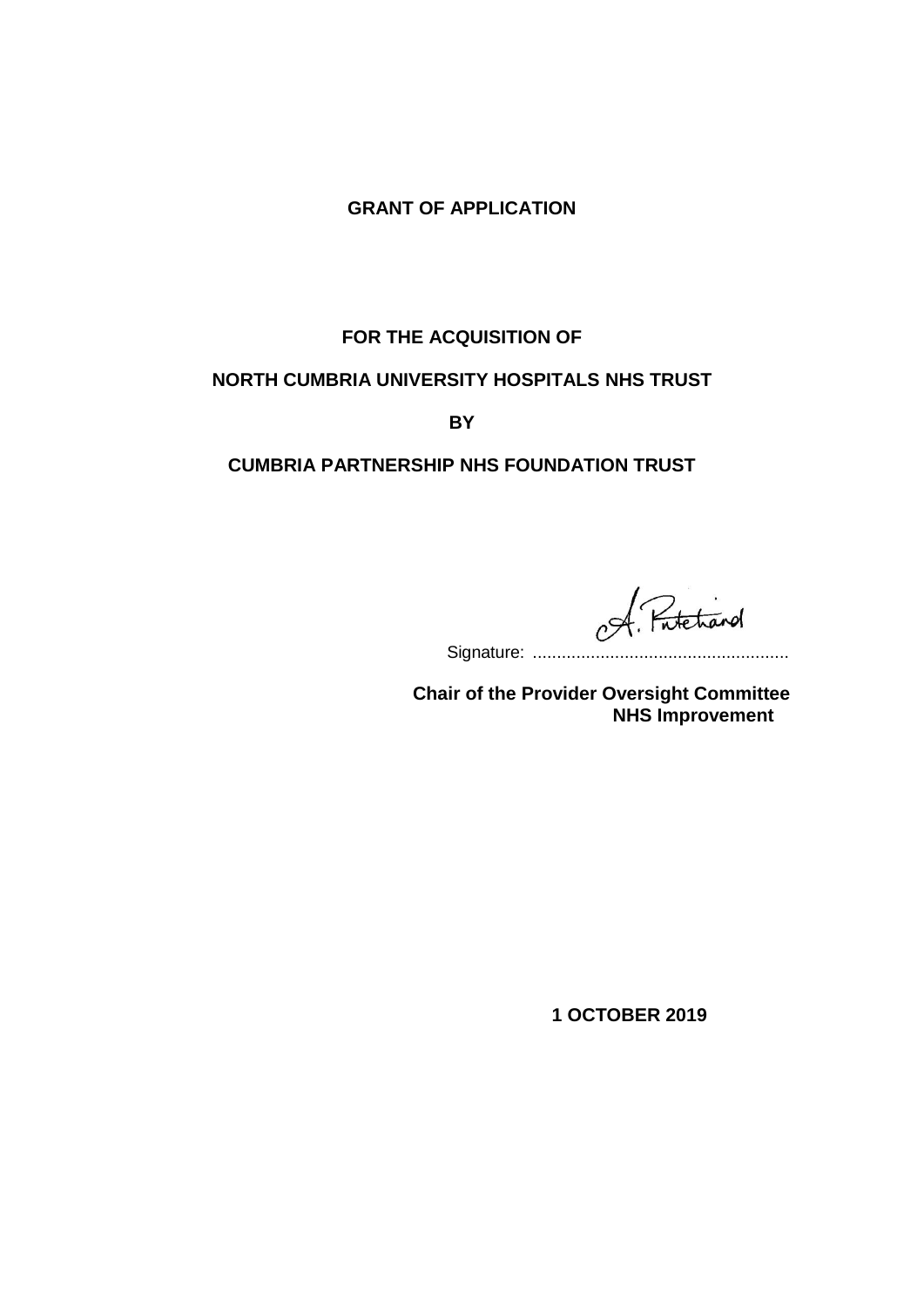#### **1. Interpretation**

1.1. The following definitions apply:

"2006 Act" means the National Health Service Act 2006;

"Acquirer" means Cumbria Partnership NHS Foundation Trust;

"Acquired Trust" means North Cumbria University Hospitals NHS Trust;

"Effective Date" means 1 October 2019;

"NHS Improvement" means Monitor being the body corporate defined under section 61 of the Health and Social Care Act 2012;

"Transaction Agreement" means the transaction agreement for the acquisition of the Acquired Trust by the Acquirer between the Acquirer, the Acquired Trust and the NHS Trust Development Authority dated 19 September 2019;

"Transfer Regulations" means the Transfer of Undertakings (Protection of Employment) Regulations 2006 and any other statute or statutory provision which may from time to time implement the Acquired Rights Directive (2001/23/EC).

1.2. Words and expressions used in this document shall be construed as if they were in an Act of Parliament and the Interpretation Act 1978 applied to them.

#### **2. Grant of Application for Acquisition**

- 2.1. NHS Improvement grants the application for the acquisition of the Acquired Trust by the Acquirer in exercise of the power conferred on it by section 56A(4) of the 2006 Act and paragraph 15 of Schedule 8 to the Health and Social Care Act 2012 and all other relevant powers exercisable by NHS Improvement.
- 2.2. This grant of application for acquisition comes into force on the Effective Date and is conclusive evidence of the acquisition of the Acquired Trust by the Acquirer.

#### **3. Effect of the Acquisition**

- 3.1. On the Effective Date:
	- 3.1.1. the Acquired Trust is dissolved in accordance with section 56AA(1)(c) of the 2006 Act;
	- 3.1.2. the Acquired Trust's property (including trust property) and liabilities (including criminal liabilities) transfer to the Acquirer in accordance with section 56AA(1)(b) and 56AA(4) of the 2006 Act;